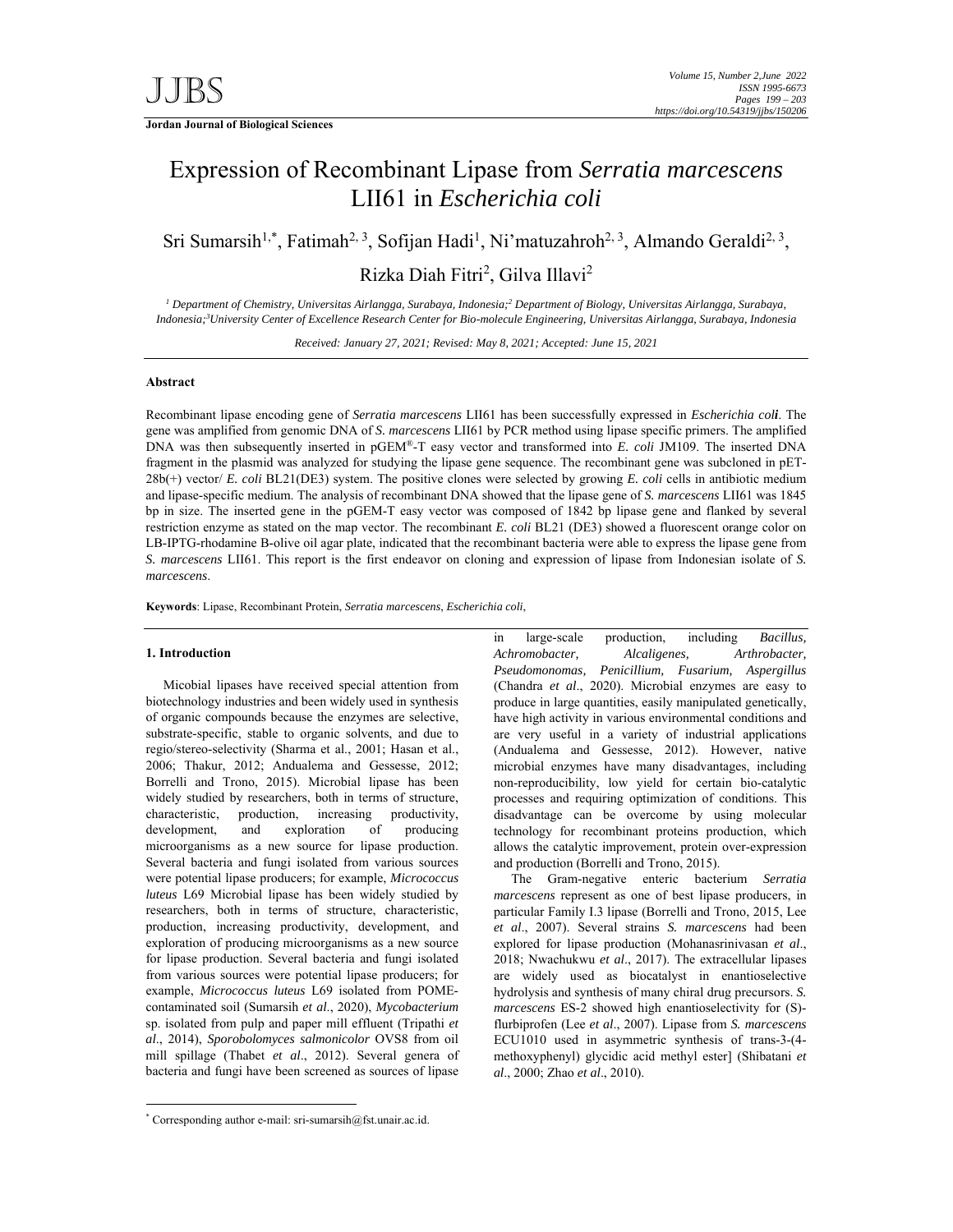*Serratia marcescens* strain LII61 was isolated from slaughterhouse waste in North Surabaya Indonesia, was a good lipase and biosurfactant producer (Ni'matuzahroh et al., 2017; Renjana et al., 2017). The bacterium was a potent bacterial for oil sludge cleaning agent, showed oil sludge dissolving activity by  $86.38 \pm 2.39\%$ (Ni'matuzahroh *et al*., 2017). The bacteria isolate LII61 showed unique character, had variable gram characters, indicated by the change in color of the cell wall resulting from gram staining at the observed age of the culture (Fatimah *et al*., 2019). The isolate was similar (99%) to *S. marcescens* based on its 16S ribosomal RNA gene sequence (Renjana *et al*., 2017; Fatimah *et al*., 2019).

*Serrattia marcescens* is human opportunistic pathogen (Haddix and Shanks, 2017; Takayama and Kato, 2020). Therefore, a recombinant production in realtively safer baterial strain is needed for future mass production and industrial application, especially in foods, pharmaceutical, and cosmetic industries. In this first effort on constructing recombinant *E. coli* strain expressing lipase from Indonesia *S. marcescens* isolate, lipase-encoding gene was amplified from *S. marcescens* LII61 genome, then inserted in plasmid pGEM®-T easy and expressed in pET-28b(+)/ *Escherichia coli* system.

# **2. Materials and Methods**

# *2.1. Bacteria, Plasmid and Media*

The bacteria S. marcescens LII61 (GenBank accession number of 16S ribosomal RNA gene: MK702080.1) was used as a source of lipase gene, was grown on nutrient agar medium. The bacteria used as host cells in the cloning process, *E. coli* JM109 and *E. coli* BL21 (DE3), were grown in Luria Bertani (LB) medium (1% NaCl, 1% tripton and 0.5% yeast extract). The plasmids used as vectors for construction of recombinant DNAs were pGEM®-T Easy (Promega) and pET-28b(+) (Novagen). Medium used for selection of recombinant *E. coli* strain was LB agar supplemented with 50 mg/mL X-gal (5 bromo-4-chloro-3-indolyl-beta-D-galacto-pyranoside),

100mM IPTG (isopropyl-β-D-thiogalacto-pyranoside) and suitable antibiotics. The medium used in the lipase expression test was LB agar supplemented 100mM IPTG and 50 μg/mL kanamycin, olive oil and rhodamin-B.

# *2.2. Lipase gene amplification*

Lipase gene was amplified from genomic DNA of *S. marcescens* LII61 using forward primer (lip-F) 5'- GGCCAGGCGGCATAATTC-3' and reverse primer (lip-R) 5'–GGCCAACACCACCTGATCG-3' (Lee *et al*., 2007). The components in the PCRmix consisted of Go Taq® Green Master Mix (Promega), primers, genomic DNA, Nuclease-Free Water. The thermal cycling process was initiated by pre-denaturation for 2 minutes at 95 °C. The PCR process was carried out in 35 cycles with the conditions of each cycle: 95 °C-denaturation for 30 seconds, 49.4 °C- annealing for 45 seconds, 72 °Cextension for 1 minute. The PCR product was then purified using GenElute™ Gel Extraction Kit (Sigma Aldrich) and sent to 1<sup>st</sup> Base Laboratories, Malaysia for sequencing.

#### *2.3. Cloning and nucleotide sequence analysis of lipase gene*

The purified PCR product was inserted into pGEM®-T easy vector, then transformed into *E. coli* JM109 host cells (Promega). The mixture containing recombinant DNA was spread on solid LB media supplemented with Ampicillin (100  $\mu$ g/mL), IPTG (100 mM) and X-gal (20  $\mu$ g/mL followed by incubation at 37 °C for overnight. The presence of recombinant pGEM®-T plasmid (pGEM-lip) in the white colonies were verified using colony PCR method (Woodman, 2008).

PGEM-lip were isolated from the positive clones using using The Wizard® Plus SV Minipreps DNA Purification System (Promega) and sent to  $1<sup>st</sup>$  Base Laboratories, Malaysia for sequencing. The analysis of DNA sequences was performed using BioEdit (version 7.2.5) software. The translated amino acid sequence of the lipase gene of *S. marcescens* LII61 was then aligned with other sequences of *S. marcescens* strains lipase using BLASTp (https://blast.ncbi.nlm.nih.gov/Blast.cgi).

# *2.4. Subcloning of recombinant lipase*

The recombinant plasmid pGEM-lip was digested out using restriction enzyme *Eco*RI. The digested-lipase gene was ligated using T4 DNA ligase into *Eco*R1 digestedpET28b (+) plasmid, then transformed into *E. coli* BL21 (DE3). The transformant then was inoculated onto LB agar containing kanamycin (50  $\mu$ g/ml) and incubated at 37°C for 18 hours. The bacterial clones were picked and inoculated onto lipolytic specific medium, LB agar containing kanamycin (50  $\mu$ g/ml), 100 mM IPTG, olive oil, and rhodamine B. Recombinant *E. coli* BL21 (DE3) that produced and excreted recombinant lipase showed a fluorescent orange color under UV light. This condition proved recombinant *E. coli* BL21 harboring recombinant plasmid with *S. marcescens* LII61 lipase (pET28b-lip.)

# **3. Results**

#### *3.1. Construction of recombinant gene*

Lipase gene of *S. marcescens* LII61 was successfully amplified. Single band of approximately 1800 bp was observed in the electrophoregram shown in Figure 1.



**Figure 1.** Agarose electropherogram of lipase gene from *S. marcescens* LII61 (P1 and P2).M: DNA ladder 100 bp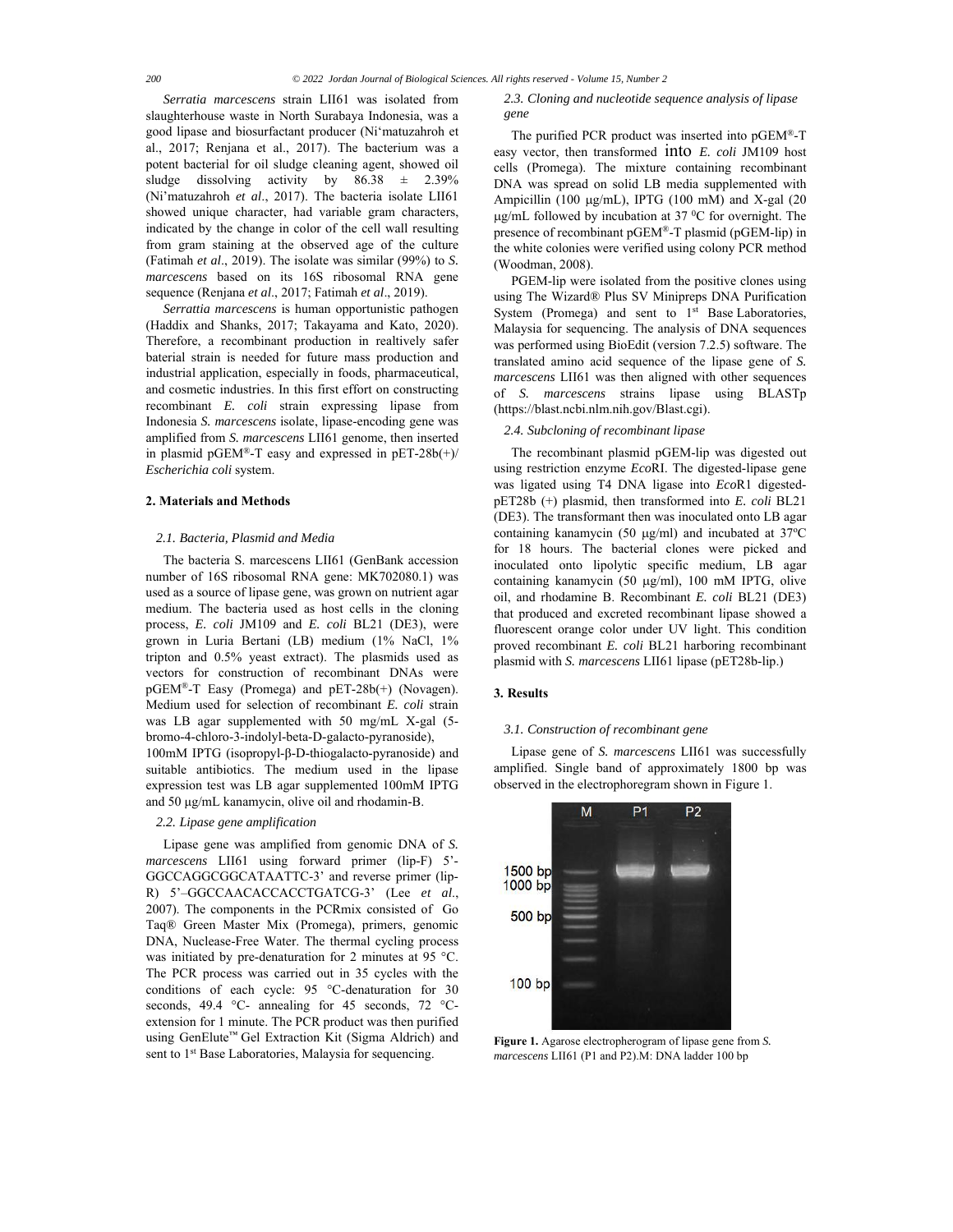The analysis of PCR product, showed a coding sequence of 1845 bp has been amplified from *S. marcescens* LII61 genome. The sequence of the PCR product showed highly similarities to sequence of *S. marcescens* strain ECU1010 extracellular lipase lipA gene (99.73%) (GenBank Acc. No. DQ884880.1) and lipase lipB gene (99.46%) (GenBank Acc. No. HM440338.1).

 The PCR product was successfully inserted into the pGEM®-T easy/ *E. coli* JM109 system, which was shown by the presence of white colonies on LB medium containing ampicillin, IPTG and X-gal after incubation for 20 hours. The presence of target gene in the recombinant plasmids was confirmed by colony PCR using the lipasespecific primers (Lee *et al*., 2007). The presence of PCR product of approximately 1800 bp indicated that the picked recombinant *E. coli* JM109 colonies carried the target lipase gene.

The sequencing of recombinant plasmid was performed using universal primers T7 and SP6, as well as a pair of lipase-specific primers, lip-F and lip-R, for the determining the entire nucleotide inserted in the recombinant pGEM®-T easy. Nucleotide sequence analysis revealed the cloned insert in the pGEM®-T easy plasmid was 1874 bp containing lipase gene starting at 32<sup>th</sup> nucleotide. The sequence of inserted gene was identical to the sequence gene encoding lipase of *S. marcescens* LII61. According to the pGEM-T easy vector map, the cloned insert is flanked by several restriction enzyme sequences, as shown in the schematic in Figure 2.



# **Figure 2.** Scheme of cloned insert in pGEM®-T easy vector

Based on sequence analysis, the lipase gene inserted in the pGEM(R)-T plasmid consisted of 1842 bp nucleotides which encode a protein composed of 614 amino acids which was predicted to have a molecular weight of 64.8 KDa. Protein analysis using Basic Local Alignment Search Tool **(**https://blast.ncbi.nlm.nih.gov/Blast.cgi) revealed that the recombinant lipase have high similarity to

extracellular lipase of *S. marcescens* GenBank Accession no. ABI83633.1 (99.67%) and ADI77082.1 (99.02%). Based on amino acids sequence, the relationships of recombinant lipase to the other deposited lipase in GenBank shown in Figure 3. The phylogenetic tree was constructed using MEGA X program.



**Figure 3**. Relationships of recombinant lipase to the other deposited lipase in GenBank

# *3.2. Expression of lipase in E. coli BL21*

The lipase gene constructed into *Eco*RI site in pET28b(+) vector. The constructed recombinant plasmid pET28b-lip is shown in Figure 4.

The recombinant plasmid pET28b-lip was transformed in competent cells of *E. coli* BL21(DE3). The positive cloned bacteria were collected from solid antibiotic-LB media. Lipase expression was detected by cultivating the recombinant *E. coli* cells in the lipolytic specific medium containing IPTG as an inducer. The presence of IPTG in the LB medium induced recombinant bacteria to express the lipase gene. The positive clone, harboring pET-28b-lip capable expressed the lipase gene, gives an orange fluorescent at bacterial culture.



**Figure 4**. The map of recombinant plasmid pET28b-lip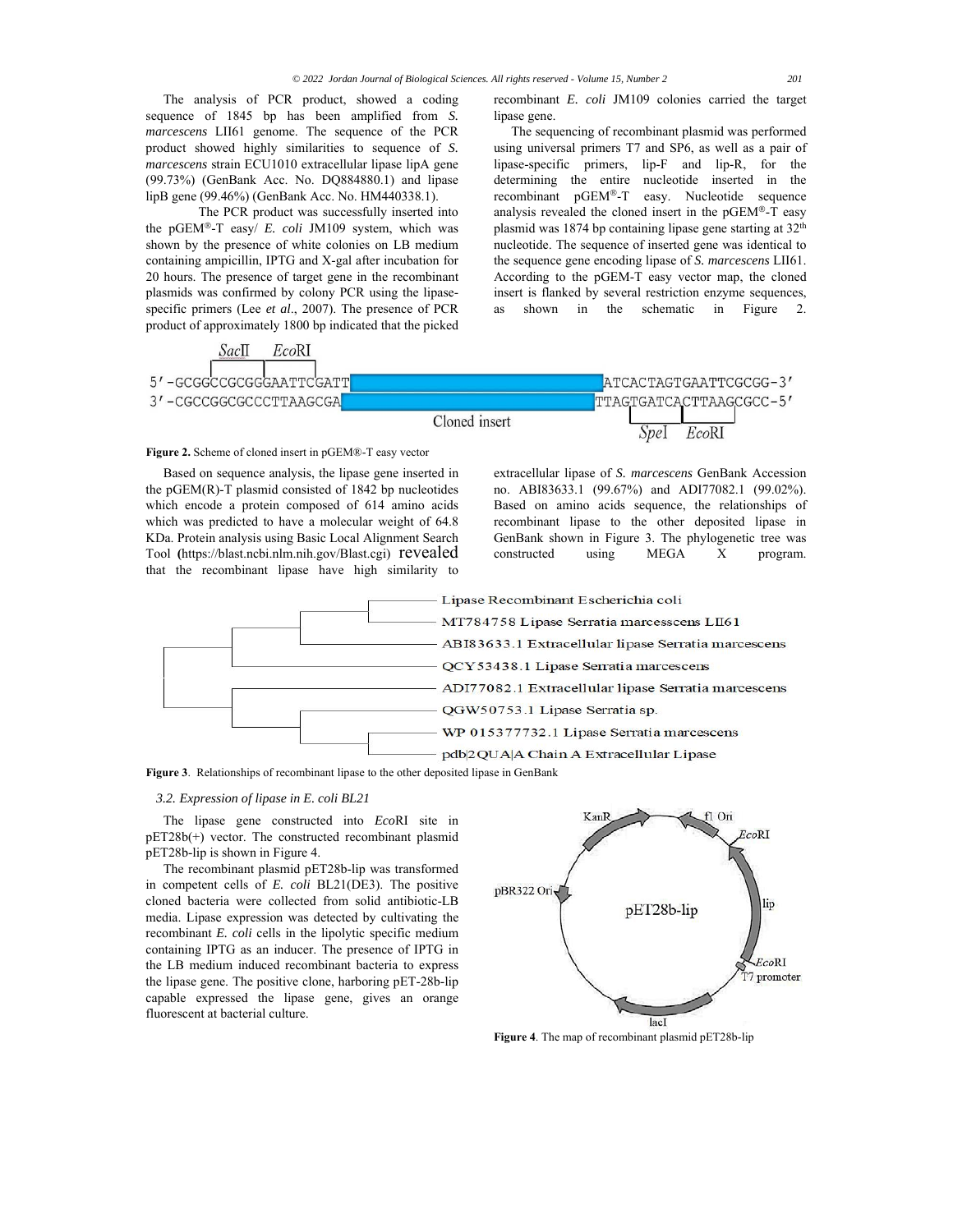

*marcescens* LII61 (B) cells grown on LB-olive oil-rhodamine B agar plate

Figure 5. showed recombinant *E. coli* BL21 (DE3) and *S. marcescens* LII61 cells appeared grown well on lipasespecific medium. The production of extracellular lipase is indicated by the presence of a fluorescent orange color around the colony that is visible under UV light. The cationic form of indicator dyes reacts with free fatty acids to form complex orange fluorescent compounds which excite at 350 nm (Lanka and Latha, 2015). The recombinant bacteria colonies showed a fluorescent orange color under UV light indicated that the lipase gene from *S. marcescens* LII61 produced extracellularly. Meanwhile, *S. marcescens* LII61 cells as the source of the lipase gene showed mixed color (yellow and orange), because bacteria the produce Prodigiosin which gives bacteria a red color, which appears yellow under UV light as shown at Figure 5.

# **4. Discussion**

Here, the first endeavors to clone and express recombinant lipase from Indonesian isolate of *S. marcescens* (strain LII61) were presented. The lipaseencoding gene from *S. marcescens* LII61 was successfully constructed in pET-28(+) vector and transformed into *E. coli* BL21(DE3) for further expression and mass production studies. The amino acid sequence of the recombinant lipase from *S. marcescens* strain LII61 showed high similarity to extracellular lipase of *S. marcescens* ECU1010, which was utilized to produce antiinflammatory drug (S)-ketoprofen (Long *et al*., 2007).

Furthermore, the lipase expression test using LB-IPTGrhodamine B-olive oil agar plate indicated that the recombinant lipase produced extracellularly in *E. coli* BL21(DE3). This result is interesting due to the fact that recombinant proteins are usually expressed intracellularly in *E. coli* (Fakruddin *et al*., 2013; Ma *et al*., 2020). Moreover, in various studies, recombinant *S. marcesces* lipase in *E. coli* were reported to be expressed intracellularly (Su *et al*., 2014; Mohammadi *et al*., 2016; Chen *et al.*, 2017; Yin *et al*., 2020)

As previously reported, *S. marcescens* LII61 lipase exhibited high activity (Ni'matuzahroh *et al*., 2017; Renjana *et al*., 2017). However, the industrial application of the lipase is hampered by the pathogenicity of *S. marcescens*. Recombinant production *S. marcescens* LII61 lipase in E. coli BL21(DE3) and other Generally Recognized as Safe (GRAS) microorganisms is critical for the development of the lipase as industrial enzyme. In the future study, the mass production, purification, kinetics study, and substrate conversion using recombinant *S. marcescens* LII61 lipase need to be conducted.

# **5. Conclusion**

Lipase encoding gene from *S. marcescens* LII61, which was isolated from slaughterhouse waste in Indonesia, was successfully cloned and constructed into pET-28(a) plasmid. The extracellular expression of the lipase gene was observed based on assay on LB-IPTG-rhodamine Bolive oil agar plate.

#### **Acknowledgment**

The authors would like to thank Direktorat Riset dan Pengabdian kepada Masyarakat, Deputi Penguatan Riset dan Pengembangan, Kementerian Riset dan Teknologi / Badan Riset dan Inovasi Nasional Indonesia for funding this research.

# **References**

Andualema B and Gessesse A. 2012. Microbial lipases and their industrial applications: review. *Biotechnology*., **11(3)**:100-118.

Borrelli GM and Trono D. 2015. Recombinant lipases and phospholipases and their use as biocatalysts for industrial applications. *Int. J. Mol. Sci*., **16**:20774-20840. doi:10.3390/ijms160920774.

Chandra P, Singh R, and Arora PK. 2020. Microbial lipases and their industrial applications: a comprehensive review. *Microb Cell Fact.*, **19**:169. doi:10.1186/s12934-020-01428-8.

Chen KC, Zheng MM, Pan J, Li CX, and Xu JH. 2017. Protein engineering and homologous expression of *Serratia marcescens* lipase for efficient synthesis of a pharmaceutically relevant chiral epoxyester. *Appl Biochem Biotechnol*., **183(2)**:543-54. doi:10.1007/s12010-017-2543-z.

Fakruddin M, Mohammad Mazumdar R, Bin Mannan KS, Chowdhury A, and Hossain M. 2013. Critical factors affecting the success of cloning, expression, and mass production of enzymes by recombinant *E. coli*. *Int Sch Res Notices*., **2013**:1-7. doi: https://doi.org/10.5402/2013/590587

Fatimah, Fitri RD, Illavi G, Renjana E, Pratiwi IA, Ni'matuzahroh, and Sumarsih S. 2019. Cell wall response of bacteria *Serratia marcescens* LII61-lipase and protease producerin gram staining. *Ecol Environ Conserv.*, **25**(*Suppl. Issue*):S76- S80.

Haddix PL and Shanks RMQ. 2018. Prodigiosin pigment of *Serratia marcescens* is associated with increased biomass production. *Arch Microbiol*., **200**:989–999. doi:10.1007/s00203- 018-1508-0.

Hasan F, Shah AA, and Hameed A. 2006. Industrial applications of microbial lipases. *Enzyme Microb Technol*., **39**:235–251. doi:10.1016/j.enzmictec.2005.10.016

Lanka S and Latha NL. 2015. A short review on various screening methods to isolate potential lipase producers: lipase the present and future enzymes of biotech industry. *Int J Biol Chem.,* **9(5)**:207-219. doi:10.3923/ijbc.2015.207.219.

Lee KW, Bae HA, and Lee YH. 2007. Molecular coning and functional expression of *esf* gene encoding enantioselective lipase from *Serratia marcescens* ES-2 for kinetic resolution of optically active (S)-flurbiprofen. *J Microbiol Biotechnol*., **17(1)**:74–80.

Long ZD, Xu JH, Zhao LL, Pan J, Yang S, and Hua L. 2007. Overexpression of *Serratia marcescens* lipase in *Escherichia coli* for efficient bioresolution of racemic ketoprofen. *J Mol Catal B Enzym*.,**47(3-4)**:105-10.

doi:10.1016/j.molcatb.2007.04.004.